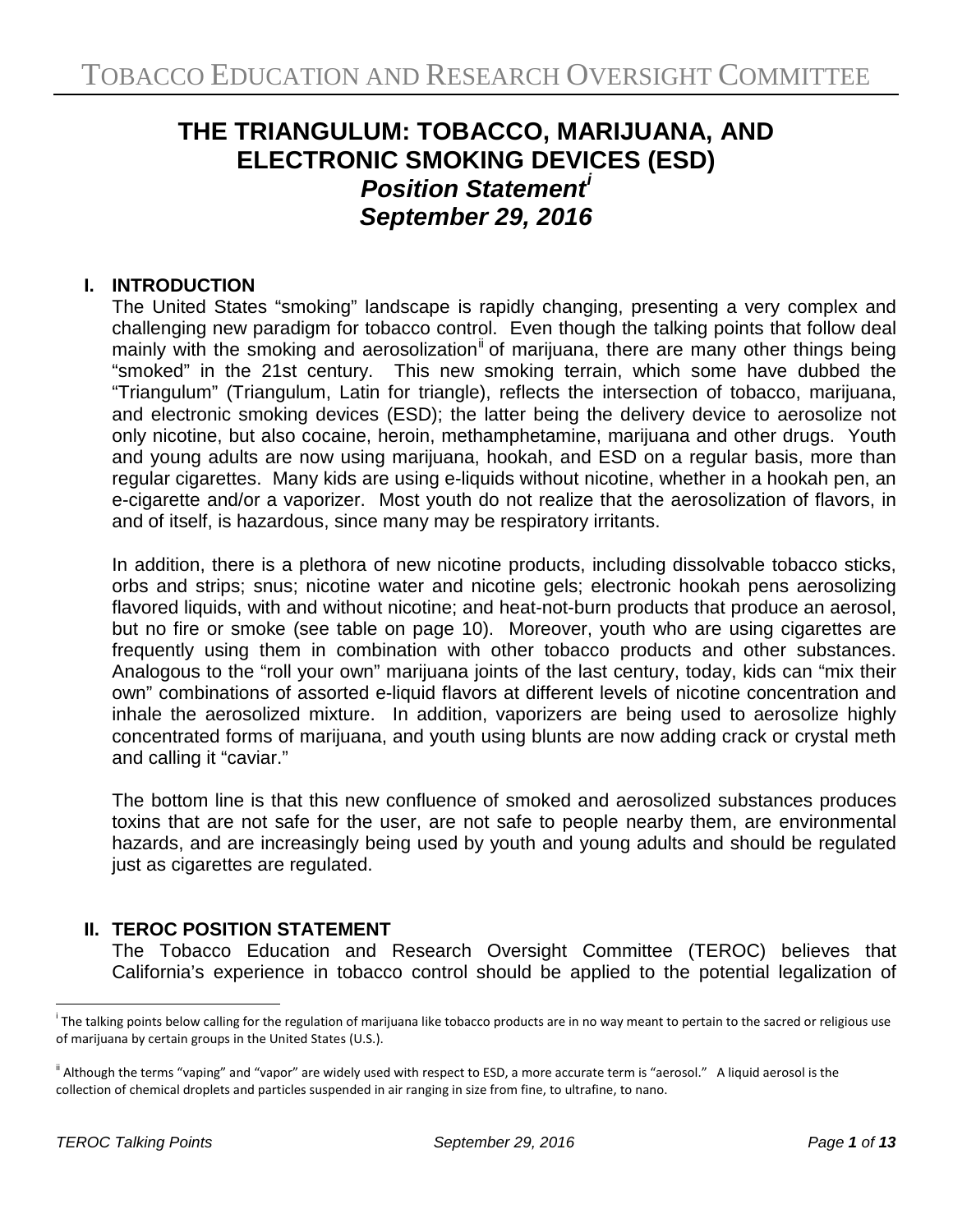commercial marijuana<sup>[iii](#page-1-0)</sup>, in order to prevent or mitigate unintended negative public health consequences of marijuana legalization. We also acknowledge that other areas of public health expertise have applicability to preventing and reducing potential harms resulting from marijuana legalization. These fields include alcohol prevention, prescription opioid abuse prevention, poison control, and driver safety.

Drawing on California's experience with the tobacco industry, it could be disastrous to give the marijuana industry free reign on marijuana commercialization without checks and balances to safeguard the health of the public.

#### **III. TEROC RECOMMENDATIONS**

In making these recommendations, TEROC seeks to prevent or mitigate increased youth initiation, the negative impact of marijuana on the developing brain, the exacerbation and earlier onset of mental illnesses, the worsening of health disparities among vulnerable populations, as well as to protect non-users from secondhand marijuana smoke and aerosol exposure. These vulnerable populations include communities of color, lesbian, gay, bisexual and transgender (LGBT) communities, and low socioeconomic status populations. TEROC strongly recommends that California and local jurisdictions:

- Implement a comprehensive marijuana educational outreach campaign to inform and protect young people, non-users, and the general public from the harms of marijuana use;
- Restrict marijuana use in a manner consistent with clean indoor air and smoke-free laws that restrict the use of cigarettes in indoor and outdoor settings;
- Implement policies to regulate marijuana use based on tobacco control policies, which have been demonstrated to protect the public, help prevent uptake by young people, and reduce tobacco-related disparities;
- Reduce children's and adolescents' exposure to promotional activities that glamorize and encourage the use of marijuana by restricting marijuana marketing and advertising in a manner similar to tobacco marketing restrictions;
- Prioritize evaluation and research to study health effects of marijuana use and the relationships between tobacco use, marijuana, and other risky behaviors, as well as health effects and policy impact.

#### **IV. SUPPORTING FACTS**

TEROC's concerns about marijuana use and exposure, and its potential commercialization is based on available and emerging science on the impacts of this drug, detailed as follows.

<span id="page-1-0"></span> $\overline{a}$ iii TEROC has deliberately chosen to utilize the term "commercial marijuana" rather than "recreational marijuana." TEROC is concerned that referring to "recreational marijuana" minimizes the potential harms related to use of this drug and normalizes its use. "Commercial marijuana," on the other hand, highlights the fact that this drug will be mass-marketed to Californians, with a greater likelihood of putting marijuana industry profits over the health of the public.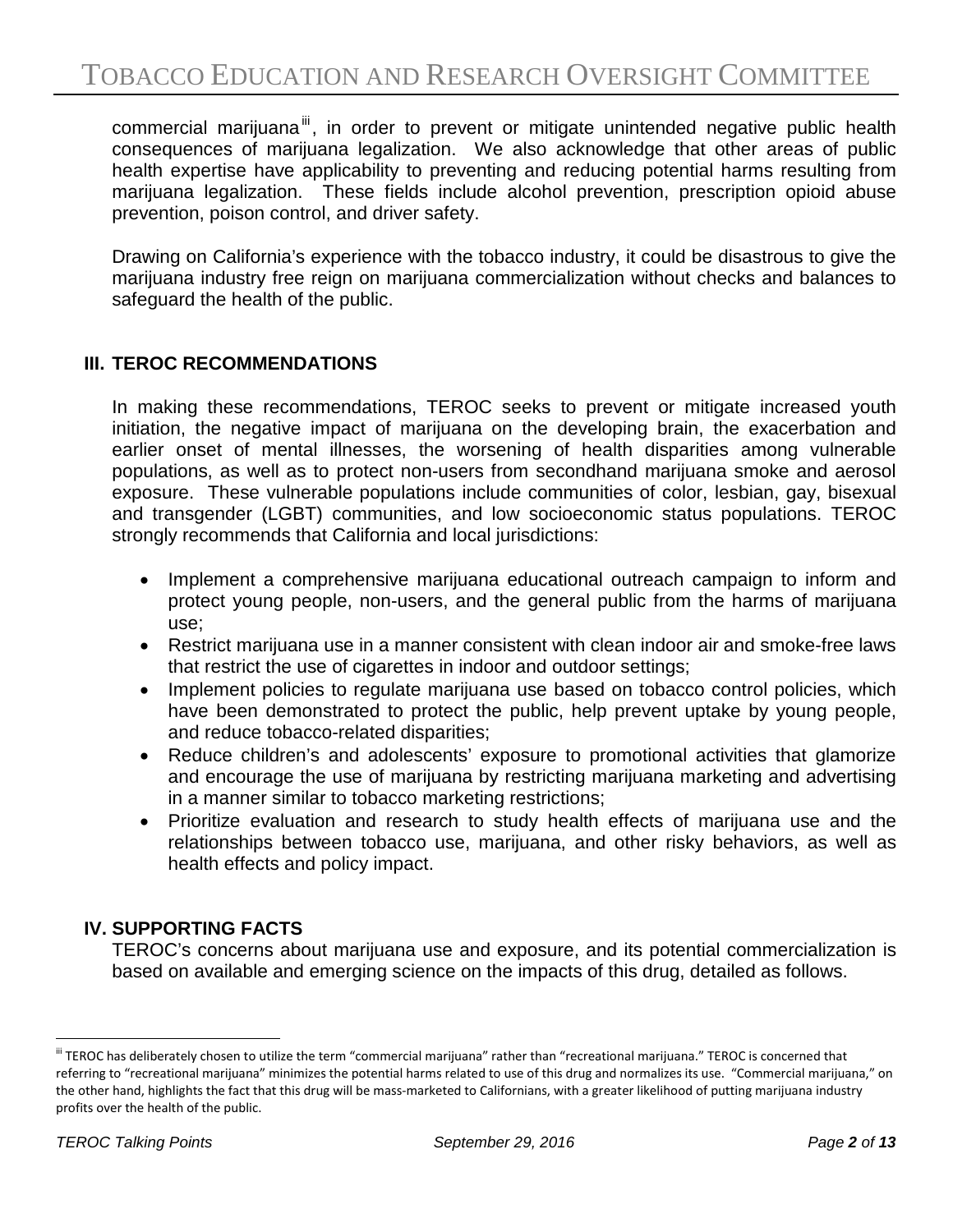## **Marijuana Use Prevalence and Perception of Harm**

*Marijuana Use Prevalence Is Rising and Exceeds Cigarette Smoking Prevalence*

- **In California from 2013 to 2015, 5.0 percent of 7th graders, 13.4 percent of 9th graders, and 22 percent of 11th graders reported using marijuana in the past 30 days [1].**
- **Nationally, marijuana use exceeded cigarette use among high school students in 2015; 21.3 percent of seniors reported using marijuana in the past 30 days, compared with 11.4 percent who smoked cigarettes [2].**
- **In California from 2013 to 2015, 70 percent of 11th graders reported it was fairly easy or very easy to get marijuana; in comparison, 63.1 percent of 11th graders reported it was fairly easy or very easy to get cigarettes [1]. Nationally, in 2015, 79.5 percent of high school seniors reported that it was easy to get marijuana [2].**
- In 2016, 9.5 percent of California adults aged 18 to 64 used marijuana or marijuana hash oil at least one day in the past 30 days. In comparison, 13.6 percent of 18 to 64 year-olds had smoked cigarettes in the past 30 days [3].
- In 2013-2014, of the ten states with the highest rates of past-month marijuana use among adolescents aged 12-17, five were states/jurisdictions that had legalized commercial marijuana (Colorado, Alaska, Washington, Oregon, and the District of Colombia), and the rest were states that had medical marijuana programs. Colorado had the highest reported past-month marijuana use for adolescents aged 12 to 17, at 12.6 percent [4].
- Nationally, daily marijuana use among high school students increased, with 6.0 percent of high school seniors reporting daily use in 2015, compared to 5.2 percent in 2009. Among  $10^{th}$  araders, 3.0 percent reported daily use in 2015, compared to 2.8 percent in 2009 [2].
- The perceived risk of harm associated with marijuana use is decreasing. Nationally, in 2015, only 31.9 percent of high school seniors thought regular marijuana smoking was harmful; in 2009 the rate was 52.4 percent [2].
- Over the past decade, the prevalence of past year adult use of marijuana in the United States (U.S.) doubled, from 4.1 percent in 2001-2002 to 9.5 percent in 2012-2013. Nationally, in 2012-2013, 30 percent of marijuana users met the criteria for marijuana use disorder, including taking increasing amounts of the substances over a longer period than intended, inability to cut back, and failure to fulfill obligations. When examined by age, young adults aged 18-29 were at the highest risk for marijuana use and disorder, with use having increased from 10.5 percent to 21.2 percent, and disorder increasing from 4.4 percent to 7.5 percent [5].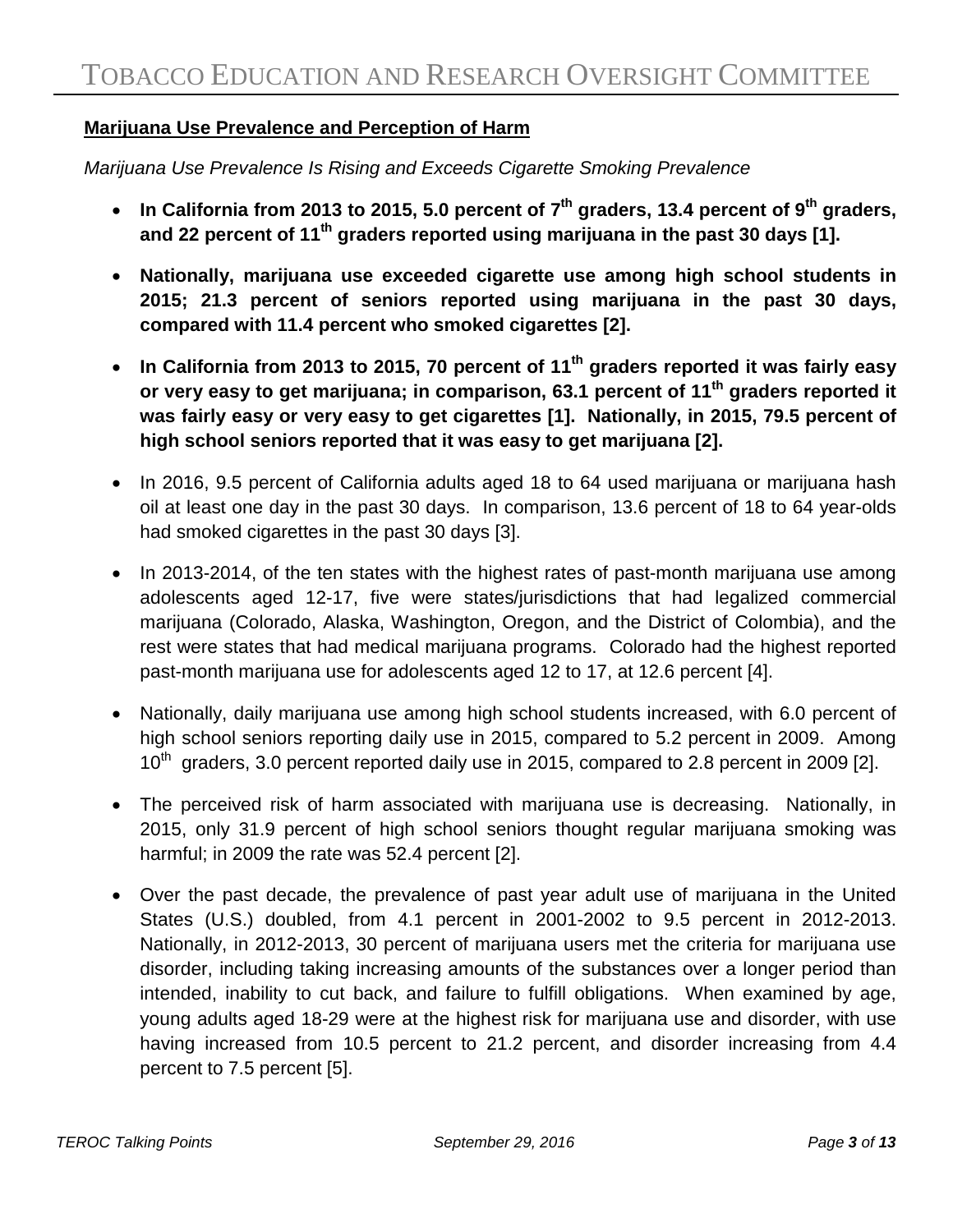*Marijuana Is Perceived as Safe, Particularly Among Young People*

- **Marijuana use in pop culture music, social media, television, and movies is portrayed as silly, harmless, amiable, or is revered, and results in normalization of marijuana use [6].**
- **A 2015 Colorado study revealed the varying perceptions of harm of tobacco and marijuana. Tobacco secondhand smoke was perceived as harmful, including beliefs that it could kill you and your pets, while the perception of marijuana secondhand smoke was that it is medicine and produces less smoke, so it is not harmful [7].**
- A 2014 study of young adults who smoked both cigarettes and marijuana found that while cigarette and marijuana use, temptations to use, and pros/cons of using were related among the participants, there were differences in motivation and thoughts about abstinence. This suggests that young adults may be more receptive to interventions for tobacco than marijuana use [8].
- A 2015 study among young adults showed that cigarettes were perceived to be more harmful to health, more addictive, and less socially acceptable than marijuana. Public health messages about marijuana are not as salient when compared with tobacco, which may contribute to perceptions of low harm and addictiveness [9].

## **Health Disparities and Disproportionate Use in Vulnerable Populations**

- **Past year marijuana use among African American adults increased in the U.S. from 4.7 percent in 2001-2002 to 12.7 percent in 2012-2013, and marijuana use disorder increased from 1.8 percent to 4.6 percent. Among Latinos, use increased from 3.3 percent to 8.4 percent, and marijuana use disorder increased from 1.2 percent to 2.8 percent [5].**
- **In Colorado, there is disproportionately higher marijuana use among low socioeconomic, African American, and Lesbian, Gay, Bisexual, Transgender (LGBT) populations.** Colorado's 2014 Behavioral Risk Factor Surveillance System (BRFSS) survey showed current marijuana use among people earning less than \$25,000 was 19.8 percent, compared to those earning over \$50,000 at 11.1 percent; African Americans reported current use almost 50 percent higher than the state average of 13.6 percent; and, nearly one third of LGBT adults were currently using marijuana, over twice the state average [10].
- **In Colorado in 2015, medical and retail marijuana stores were more likely to be located in neighborhoods that had a high racial and ethnic minority population, a**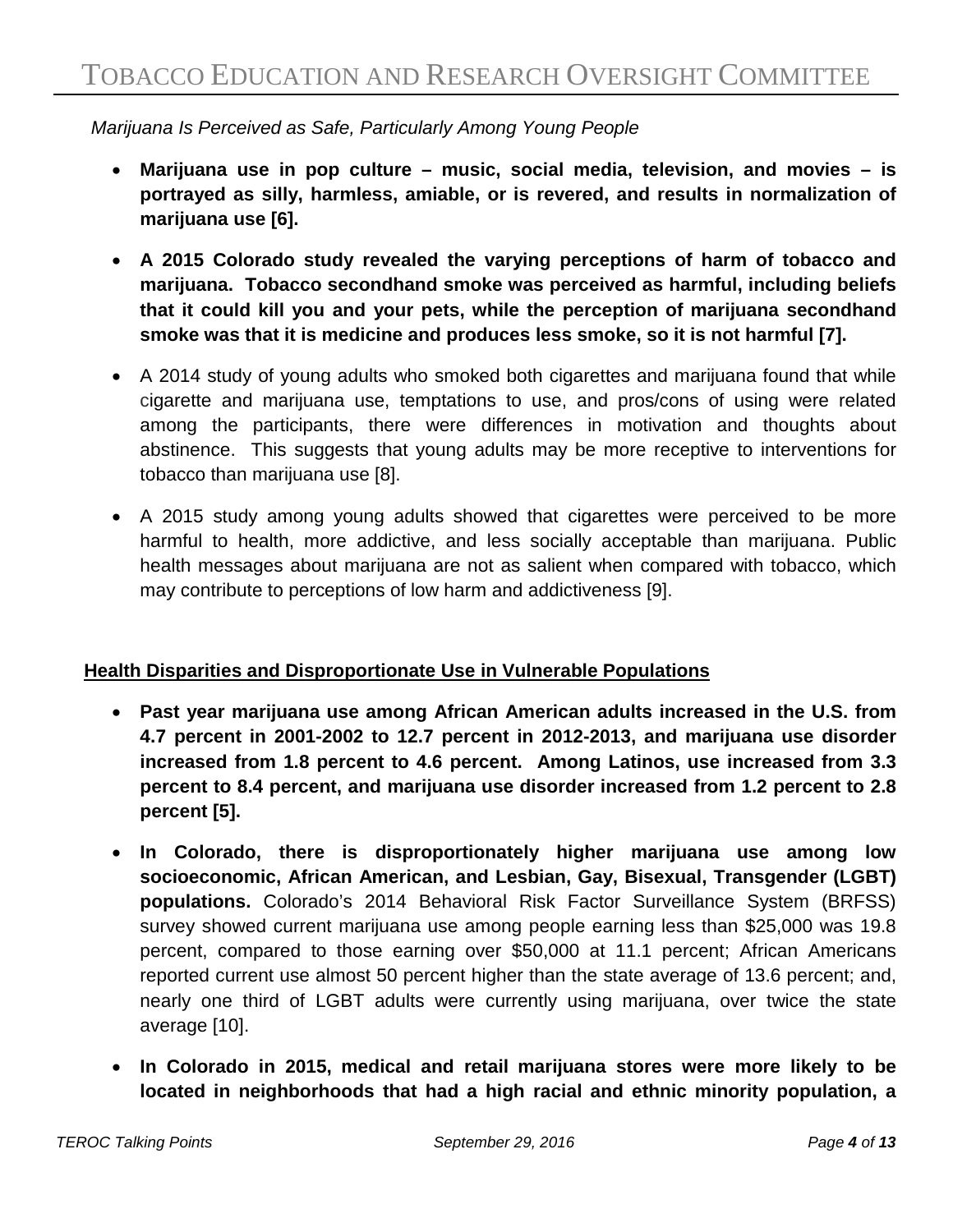**lower household income, a higher crime rate, or had a greater density of alcohol outlets,** suggesting disparities in vulnerable populations [11].

• Blunts are used disproportionately by young African Americans, and puts them at risk of not only the adverse health effects of marijuana use, but also to well-established negative health effects from using tobacco products. Blunts are a combination of marijuana and a small cigar (such as the *Swisher Sweet* brand). They are created when the tobacco in the cigar is removed and replaced with marijuana. Since small cigars are made with a tobacco leaf wrap, users are exposed to the same toxins as other tobacco users. An analysis of 2013 national data showed that young African Americans have disproportionate rates of blunt use, and report a greater number of marijuana and alcohol use disorder symptoms [12].

# **Substantial Increase in Tetrahydrocannabinol (THC) Concentration Levels**

- **Tetrahydrocannabinol (THC) concentration levels determine the psychoactive impact of marijuana. Over time, marijuana has been genetically modified to yield plants with higher THC concentration** [13]. THC concentration increased from 3.7 percent in the early 1990s to 9.6 percent in 2013. For higher concentration marijuana known as "sinsemilla," or "skunk," the THC increased from 7.5 percent in the 1990s to 16 percent in 2013 [14].
- **Marijuana potency has steadily increased over the past few decades. In addition, newly developed methods of smoking or eating THC-rich extracts such as butane hash oil (BHO) and wax, may deliver very high levels of THC to the user.** The average marijuana extract contains over 50 percent THC, with some samples exceeding 80 percent. These trends raise concerns that the consequences of marijuana use could be worse than in the past [14].
- The THC content of marijuana products is associated with the intensity of the effects experienced by users. Favorable effects may include calming, relaxing, stimulating, or uplifting feelings. There may also be unfavorable effects like anxiety, panic attacks, and paranoia. Higher THC content may intensify and exacerbate unfavorable effects [13, 15].

## **Health Effects**

• **Secondhand marijuana smoke contains many of the same chemicals and carcinogens as secondhand tobacco smoke. Results from laboratory testing under standard conditions found that secondhand marijuana smoke contained more than**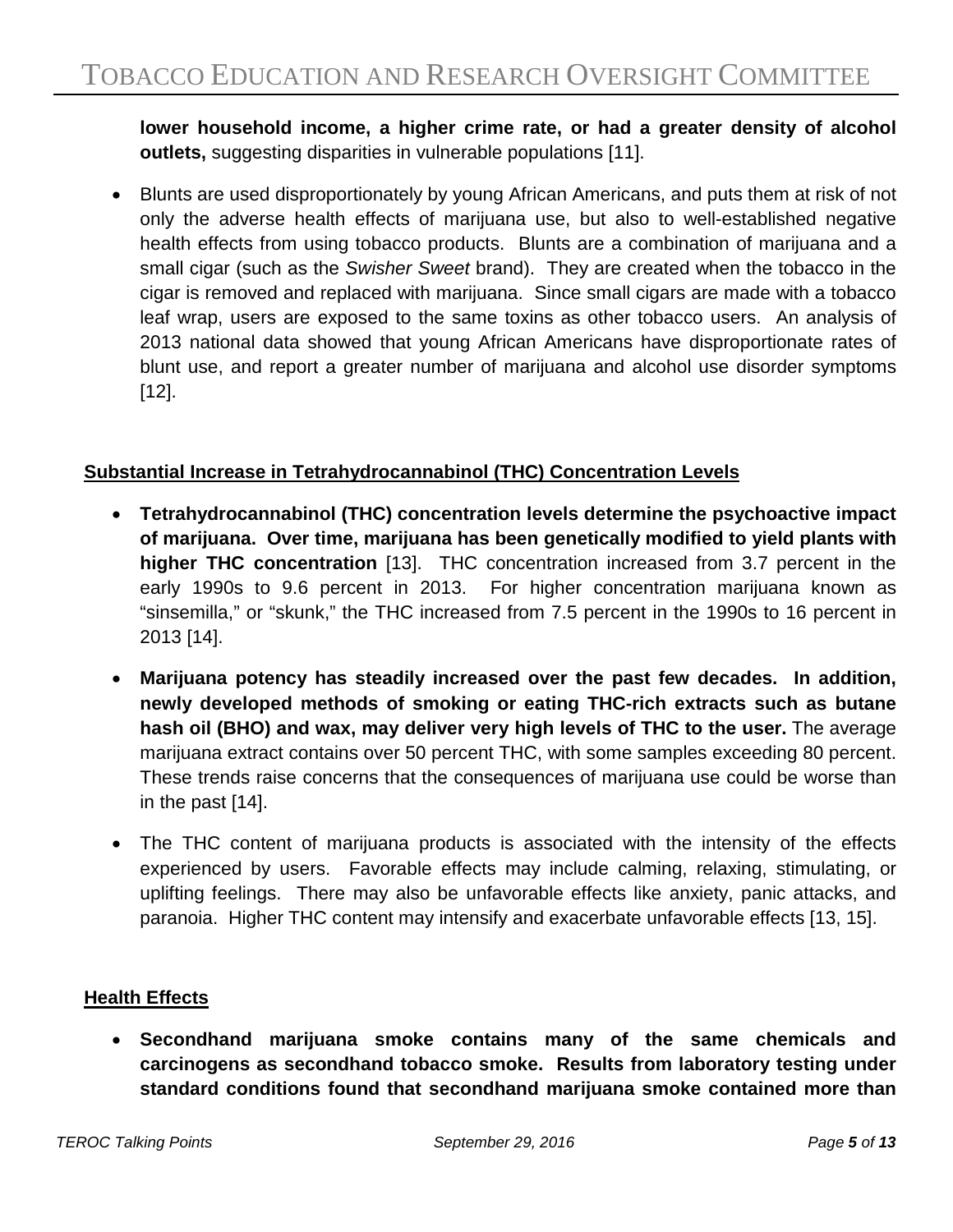**twice as much tar and ammonia as tobacco smoke, and more than eight times as much hydrogen cyanide [16].** 

- **Early marijuana use is associated with impaired school performance; an individual who initiates marijuana use is 2.3 times more likely to drop out of high school than a non-user [17],[18].**
- **Marijuana use, especially in adolescents and young adults, is significantly associated with higher risk of anxiety disorders [19] and psychoses [20], higher odds of occurring suicidal thoughts [20, 21], and increased risk of unipolar depression [22, 23].**
- The exposure to marijuana secondhand smoke impairs vessel function for much longer than the exposure to tobacco smoke. A study using a rat model showed that, similar to tobacco, marijuana secondhand smoke exposure impairs the ability of arteries to vasodilate (regulation of diameter based on conditions). Although impairment is temporary, repeated exposure leads to long-term impairment [24].
- Animal research suggests that exposure to THC in late pregnancy could have profound and long-lasting health impacts for both the brain and the behavior of the offspring. In addition, studies have shown that THC can be transferred from mother to infant in breast milk and that children exposed to marijuana in utero perform worse in problem solving skills, memory, and the ability to remain attentive [14].
- A 20-year longitudinal study found that at the age of 38, the Intelligence Quotient (IQ) scores of heavy and early onset marijuana users declined by an average of eight points from their IQ at the age of 13 [25]. The average IQ of heavy users was below 70 percent of their peer group [26].
- Frequent use of high-potency marijuana, including sinsemilla or "skunk", has been associated with greater risk, and earlier onset, of psychosis. Frequent use of high-potency marijuana has been shown to alter and damage the brain, resulting in long-term effects similar to that of experiencing a concussion. A 2015 study using neuroimaging showed that the alterations were similar for users with and without an existing psychotic disorder [27].
- Individuals predisposed to mental illness who use marijuana regularly are at greater risk of exacerbation and earlier onset of schizophrenia [28].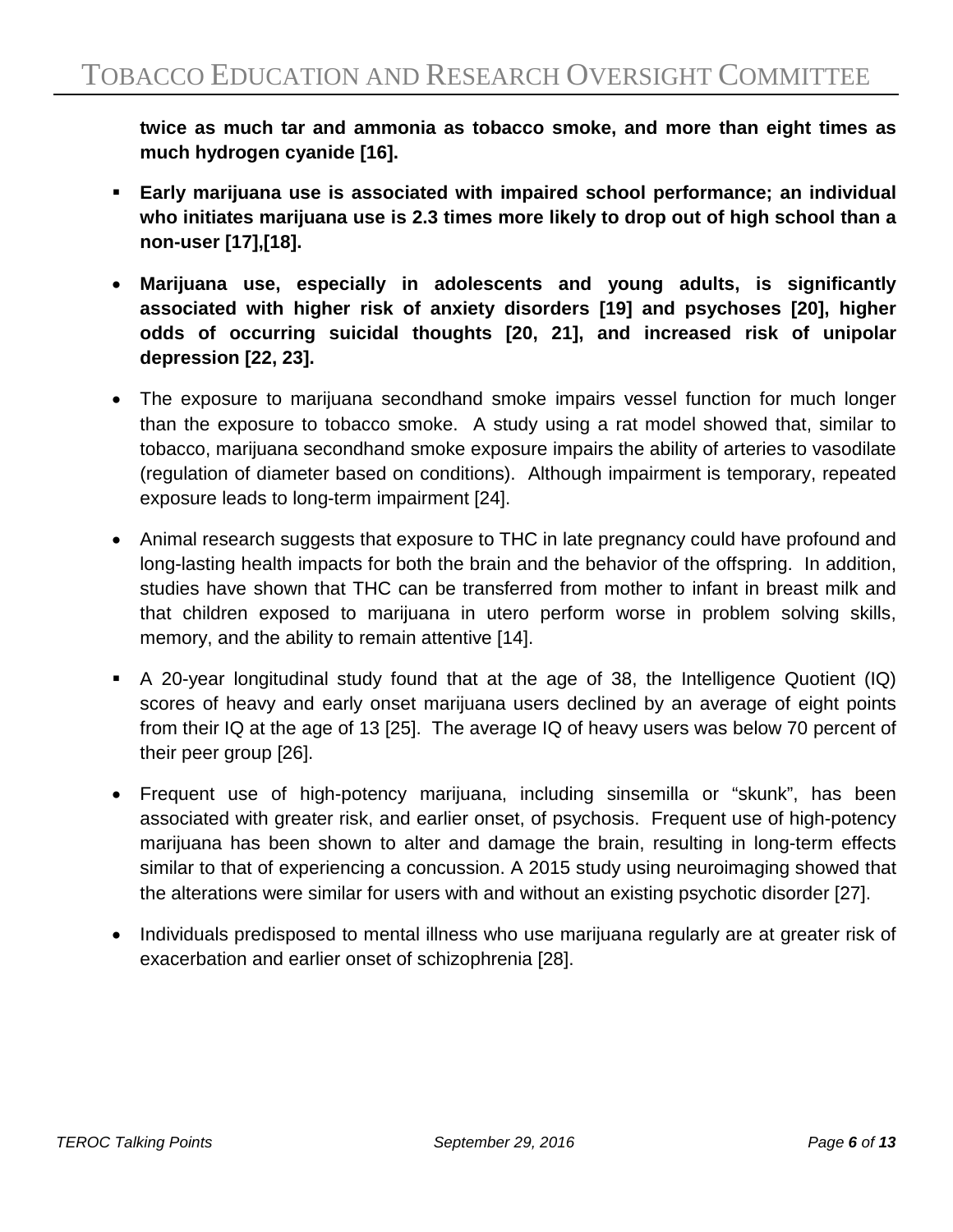## **Dependency and Gateway to Tobacco**

- Approximately nine percent of marijuana users become addicted to marijuana [23, 29]. This rate rises to 17 percent for those who started using marijuana in adolescence [30] and 25 to 50 percent for daily users [31].
- A 10-year cohort study found that weekly or more frequent use of marijuana in teenaged non-smokers predicted a more than eight-times increased odds of initiation of tobacco use in later life. For 21year-old smokers that were not yet nicotine-dependent, daily marijuana use raised the odds of nicotine dependence at the age of 24 years by more than three times [32].

#### **The Triangulum: Tobacco, Marijuana, and Electronic Smoking Devices (ESD) Interact**

- Marijuana can be used or consumed in several ways, including via combustible smoking, vaping, dabbing, in edible form such as candies, cookies, and other baked foods, and in liquid form including teas and flavored beverages [14] [33]. Other methods of use or consumption of marijuana include pills, tinctures, sprays, oils for cooking, creams, ointments, eye drops, and suppositories [34].
- Electronic smoking devices (ESD) can be modified to efficiently vape marijuana in the form of highly concentrated liquid hash oil and waxy forms of THC, or dried cannabis buds or leaves. THC concentrations of vaporized hash oil and waxes can exceed that of dried cannabis by four to 30 times [35, 36].
- A study of Connecticut high school students showed that vaping marijuana was common among lifetime ESD users (18.0 percent), lifetime marijuana users (18.4 percent), and lifetime dual users (26.5 percent) [37].
- Marijuana concentrates, such as butane hash oil, budder, and shatter, are extremely potent and may contain concentrations of THC of up to 90 percent, and are becoming increasingly popular [14] [33]. These concentrates are often used with ESD.
- Spliffs, like blunts, are another variation of the converging and concurrent use of tobacco and marijuana, and are joints filled with tobacco and marijuana. A 2015 study analyzing nationwide data showed that the co-use of tobacco and marijuana increased among adults between 2003 and 2012, and among Whites, African Americans, and Latinos. The prevalence of co-use was highest among African Americans [38].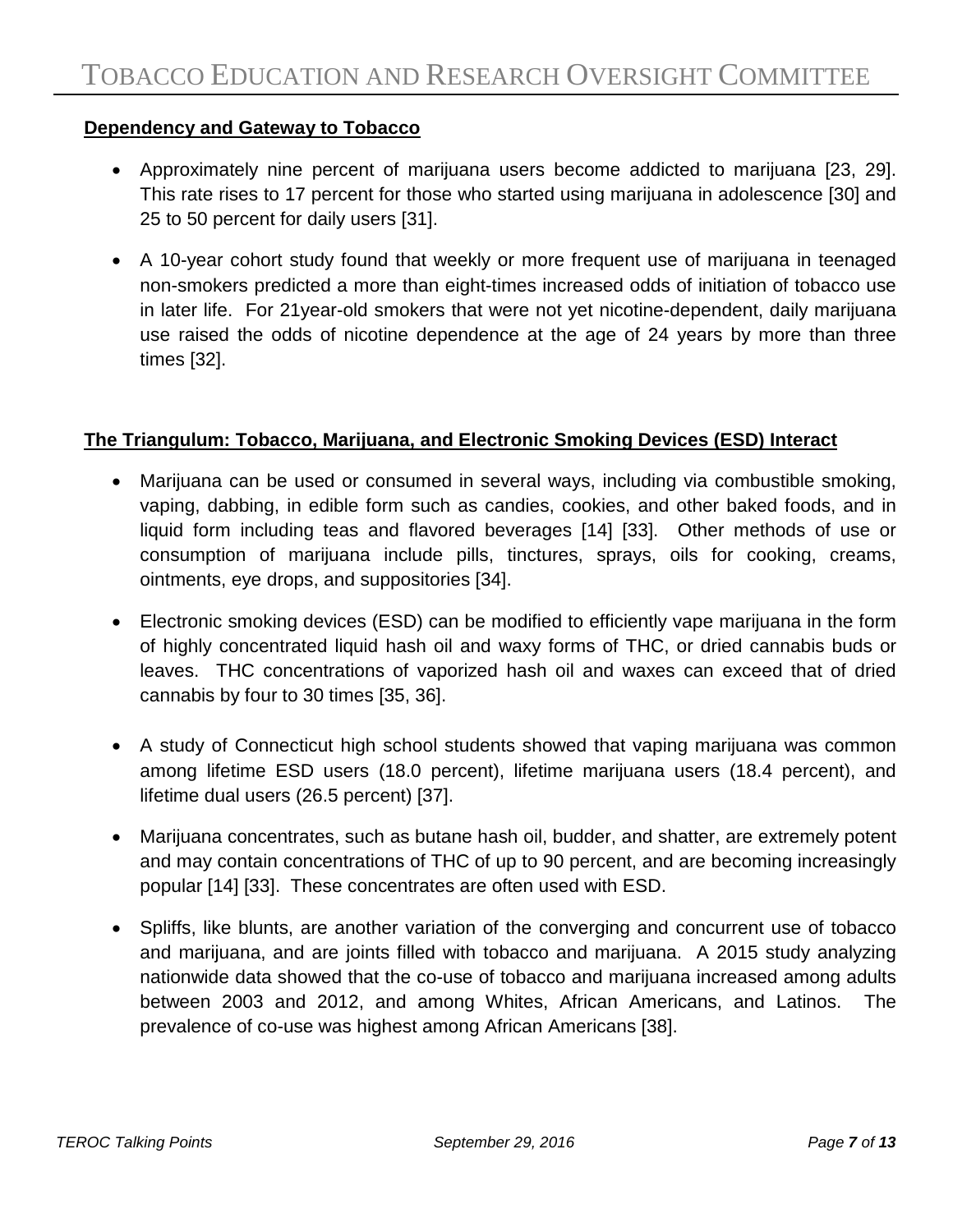# **Public Safety and Community Health Impact**

- **Increasing incidences of fires and home explosions** caused by illegal manufacturing of butane hash oil often results in death or severe burn injuries requiring long-term and costly hospitalization and rehabilitation [39].
- **Incidents of emergency room visits and poison-control calls for children nine years of age and younger who had ingested marijuana products increased after commercial legalization in Colorado**. About twice as many children visited the emergency room per year in 2014 and 2015 as did in years prior to the opening of commercial marijuana stores, and annual poison-control cases increased by five times [40].
- **Marijuana use impairs the skills required for driving a car**, including psychomotor skills, ability to simultaneously attend to multiple tasks, lane tracking, and cognitive functions. Marijuana users are more likely to be involved in accidents. A 2011 meta-analysis showed that marijuana use by drivers was associated with a significantly increased risk of being involved in motor vehicle crashes [41, 42].
- One in six children hospitalized for symptoms of bronchiolitis tested positive for THC, showing exposure to secondhand hand marijuana smoke, according to a 2016 Colorado study [43].
- Drivers with marijuana in their system increased from 8.6 percent in 2007 to 12.6 in 2014, a nearly 50 percent increase, according to the voluntary and anonymous National Highway Traffic Safety Administration's 2013-2014 National Roadside Survey of Alcohol and Drug Use by Drivers [44].
- Workers who cultivate and process marijuana may be acutely or chronically exposed to hazardous chemicals and materials, including pesticides, fertilizers, adulterants, and mold. The United Food and Commercial Workers' (UFCW) Cannabis Workers Rising chapter is working to integrate marijuana workers into existing health and safety curriculums [45] [46].

## **Environmental Impact**

- An estimated 60 to 70 percent of the United States' marijuana is grown in California and cultivation has shown to have significant effects on the environment [47].
- Growing marijuana uses nearly twice as much water as cultivating wine grapes. Using Google Earth and on-the-ground busts of illegal marijuana growing sites, the California Department of Fish and Wildlife estimated that the grow sites use up to three billion liters of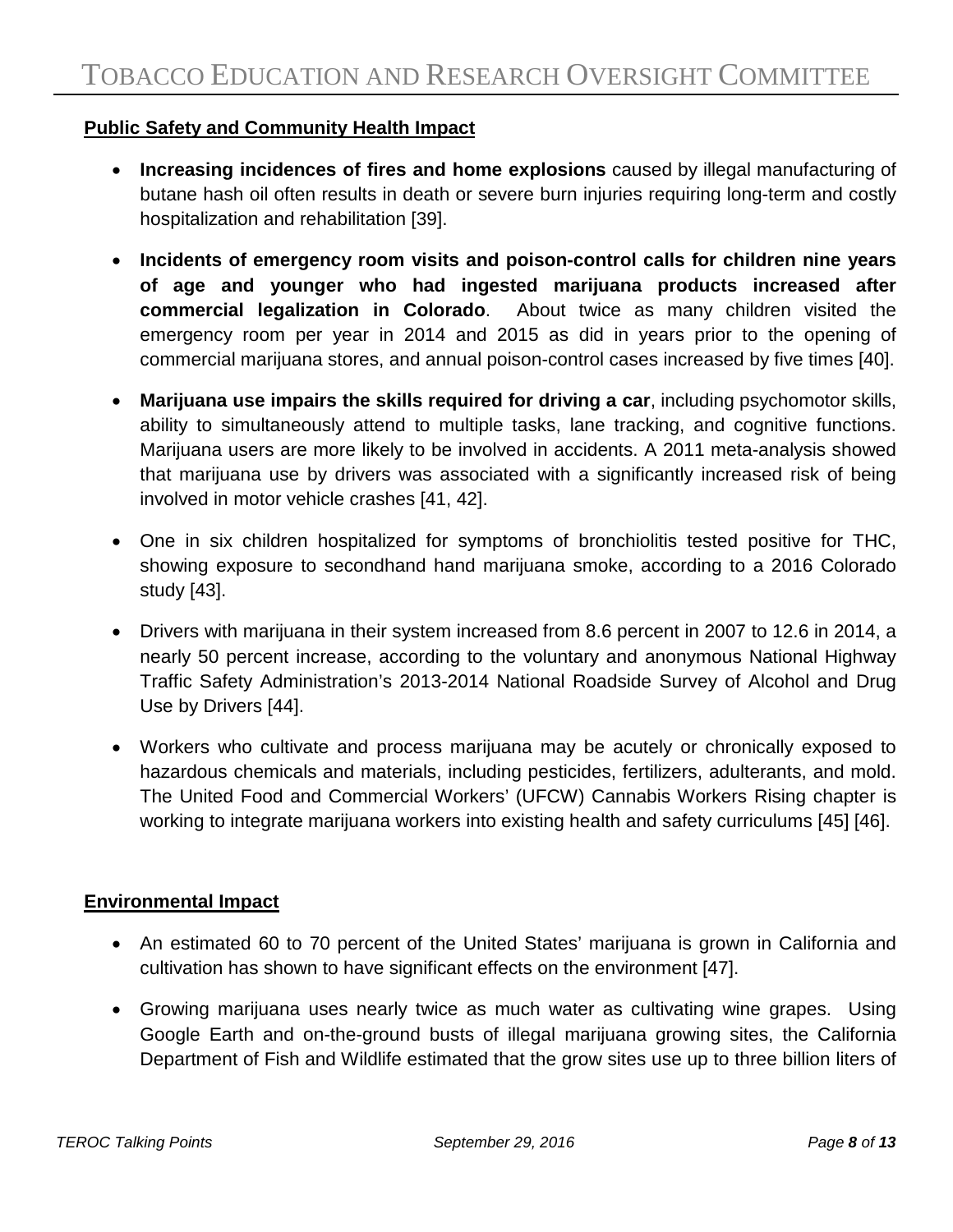water per square kilometer in one growing season. Much of the water is diverted from streams essential to the survival of habitat and wildlife, including endangered species [47].

- Sediment and pollutants such as petroleum products, fertilizers, and killing agents used in marijuana grow sites have also polluted the landscape and the water, and have compromised the food chain [47].
- Marijuana cultivation has resulted in the conversion and fragmentation of lands, and unsanctioned forest clear cutting which increase erosion and destroy existing habitat [47].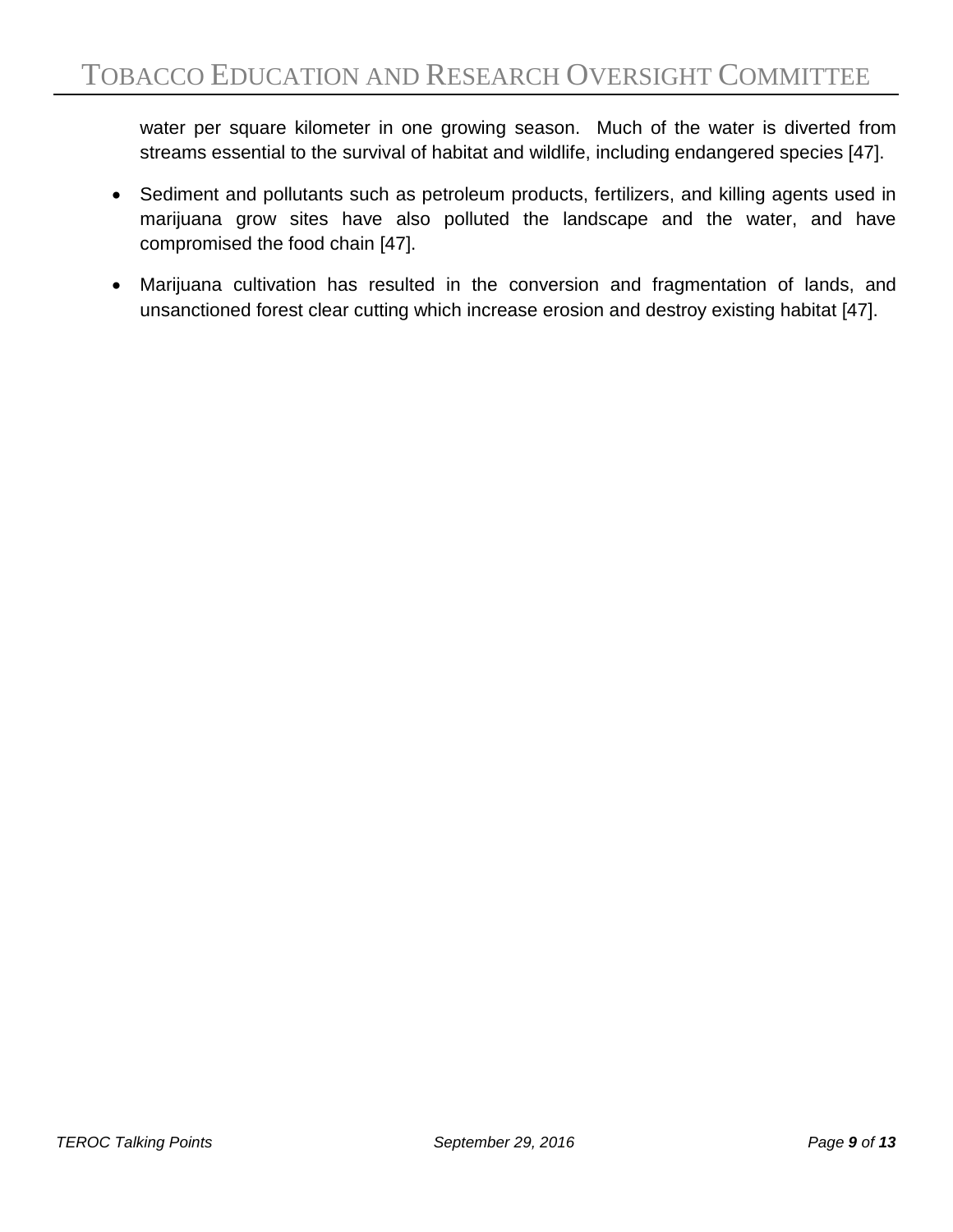# **Marijuana Product Definitions**

| <b>Name</b>                                | Definition [48]                                                                                                                                                                                                                                                                                                                                                                                                                                                                                                                                                                                      |
|--------------------------------------------|------------------------------------------------------------------------------------------------------------------------------------------------------------------------------------------------------------------------------------------------------------------------------------------------------------------------------------------------------------------------------------------------------------------------------------------------------------------------------------------------------------------------------------------------------------------------------------------------------|
| <b>Blunt</b>                               | Ground marijuana rolled in a cigar or cigarillo tobacco leaf wrap (such as                                                                                                                                                                                                                                                                                                                                                                                                                                                                                                                           |
|                                            | the Swisher Sweet brand of little cigars). Since cigars are made with a                                                                                                                                                                                                                                                                                                                                                                                                                                                                                                                              |
|                                            | tobacco leaf wrap, users are exposed to the same toxins as other                                                                                                                                                                                                                                                                                                                                                                                                                                                                                                                                     |
|                                            | tobacco users, and are at risk of addiction and cancer.                                                                                                                                                                                                                                                                                                                                                                                                                                                                                                                                              |
| <b>Concentrates/BHO</b>                    | Concentrates are a potent consolidation of cannabinoids that are made<br>by dissolving marijuana in its plant form into a solvent, usually butane<br>(lighter fluid). The resulting product has very high THC levels (generally<br>more than flowers or hashish), and can produce varying products that<br>range from thick sticky oils (Butane Hash Oil/BHO) to moldable goo<br>(budder/wax) to resinous bits (shatter). Referred to by a variety of slang<br>terms, the classification of concentrates is often dependent on the<br>manufacturing method and the consistency of the final product. |
| Dab/Dabbing                                | A dab is a slang term used to refer to a dose of BHO received through<br>butane combustion and inhalation. The act of "dabbing" refers to<br>partaking in dabs.                                                                                                                                                                                                                                                                                                                                                                                                                                      |
| <b>Edibles/Medibles</b>                    | Edibles and medibles are edible goods that have been infused with<br>cannabis extracts. They are commonly baked goods such as cookies<br>and brownies, but options as varied as flavored coffee drinks, breads,<br>and candies exist as well. Dispensaries also often sell marijuana-<br>infused butters or oils for patients or consumers to make their own<br>edibles. Consuming edibles means the active components from the<br>extracts require longer to take effect as they need to be absorbed<br>through the digestive system, and users are at greater risk of<br>overdosing.               |
| Joint                                      | Ground marijuana rolled in cigarette rolling paper.                                                                                                                                                                                                                                                                                                                                                                                                                                                                                                                                                  |
| <b>Spice/Synthetic</b><br><b>Marijuana</b> | Synthetic cannabinoids are laboratory-made psychoactive chemicals<br>sprinkled on dry plant material to be smoked, or sold as a liquid to be<br>vaporized. Also known as Spice or K2, users report some effects similar<br>to marijuana use, with reports of stronger psychoactive effects, including<br>extreme anxiety, paranoia, and hallucinations. Spice is popular due in<br>part to the fact that a standard drug test cannot easily detect the<br>chemicals [49].                                                                                                                            |
| <b>Spliff</b>                              | Ground marijuana mixed with tobacco and rolled in cigarette rolling<br>paper. Since tobacco is smoked with the marijuana, users are exposed<br>to the same toxins as other tobacco users, and are at risk of addiction<br>and cancer.                                                                                                                                                                                                                                                                                                                                                                |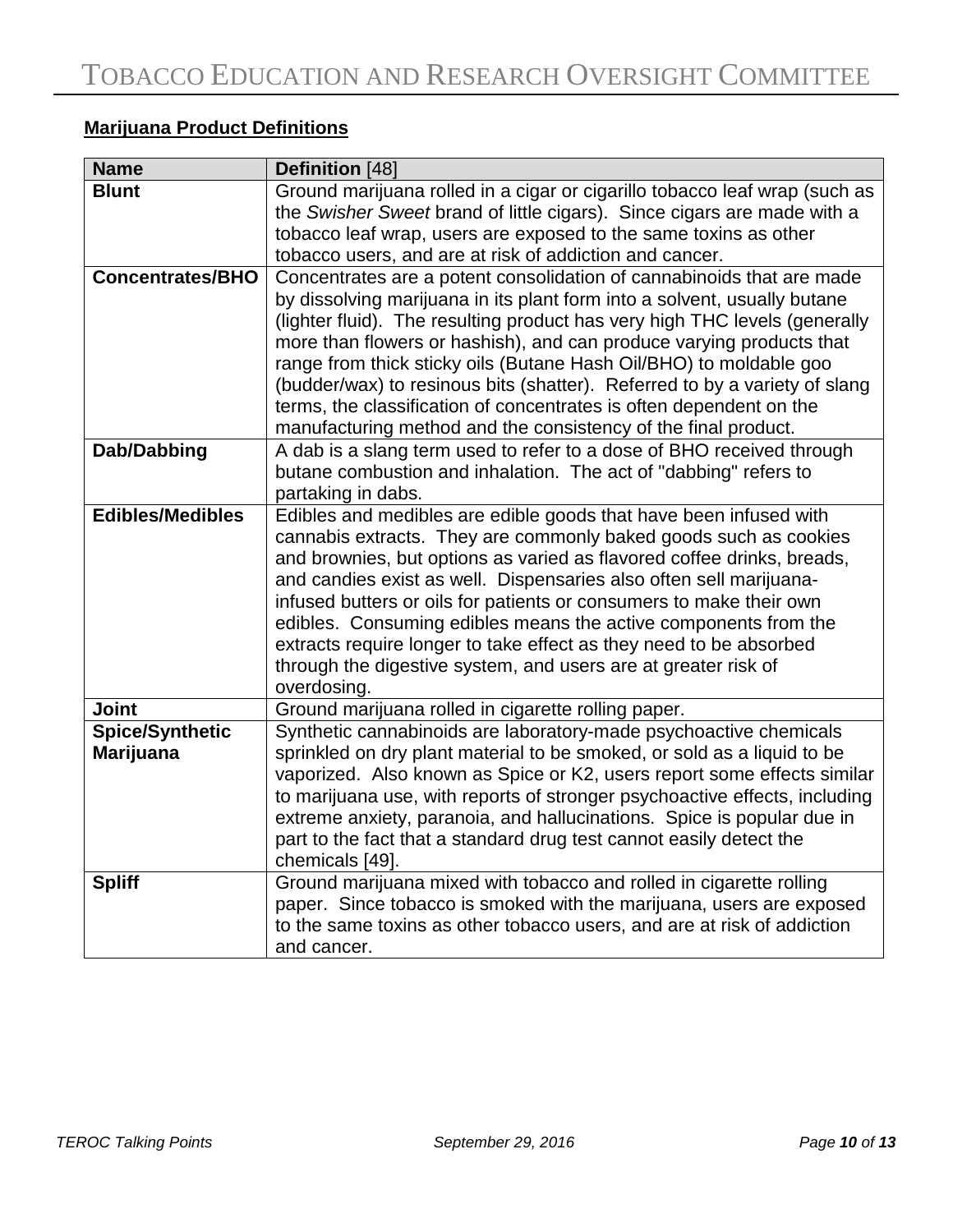#### **References**

- 1. Austin, G., et al., *School Climate, Substance Use, and Student Well-Being in California, 2013- 2015.*, in *Results of the Fifteenth Biennial Statewide Student Survey, Grades 7, 9, and 11*. 2016, WestEd Health & Human Development Program: San Francisco.
- 2. Miech, R., et al., *Monitoring the Future National Survey Results on Drug Use, 1975–2015.* 2016.
- 3. California Department of Public Health and California Tobacco Control Program, *2016 California Adult Tobacco Survey*. 2016.
- 4. Hughes, M., R. Lipari, and M. Williams, *State Estimates of Adolescent Marijuana Use and Perceptions of Risk of Harm from Marijuana Use: 2013 and 2014*, in *SAMHSA - The Center for Behavioral Health Statistics and Quality Report*. 2015.
- 5. *Prevalence of Marijuana Use Among U.S. Adults Doubles Over Past Decade*. 2015, National Institutes of Health.
- 6. Demby, G. *The Many Different Faces Of Marijuana In America*. National Public Radio 2013 1- 15-16; Available from: [http://www.npr.org/sections/codeswitch/2013/06/11/190775585/the](http://www.npr.org/sections/codeswitch/2013/06/11/190775585/the-many-different-faces-of-marijuana-in-america)[many-different-faces-of-marijuana-in-america.](http://www.npr.org/sections/codeswitch/2013/06/11/190775585/the-many-different-faces-of-marijuana-in-america)
- 7. McDonald, E., L. Popova, and P. Ling, *Traversing the Triangulum: The Intersection of Tobacco, Legalized Marijuana, and Electronic Vaporizers in Denver, Colorado.* Tobacco Control, 2016.
- 8. Ramo, D.E., et al., *Young Adults Who Smoke Cigarettes and Marijuana: Analysis of Thoughts and Behaviors.* Addictive behaviors, 2014. **39**(1): p. 77-84.
- 9. Padilla, M., et al., *Allowing Cigarette or Marijuana Smoking in the Home and Car: Prevalence and Correlates in a Young Adult Sample.* Health education research, 2015. **30**(1): p. 179-191.
- 10. *Marijuana Use in Colorado: Results from the Colorado BRFSS*, in *Behavioral Risk Factor Surveillance System*. 2014, Colorado Department of Public Health and Environment.
- 11. Shi, Y., K. Meseck, and M.M. Jankowska, *Availability of Medical and Recreational Marijuana Stores and Neighborhood Characteristics in Colorado.* Journal of addiction, 2016. **2016**.
- 12. Cohn, A., et al., *Characterizing Substance Use and Mental Health Profiles of cigar, blunt, and Non-blunt Marijuana Users from the National Survey of Drug Use and Health.* Drug Alcohol Depend, 2016. **160**: p. 105-11.
- 13. Brangham, W. *Is Pot Getting More Potent?* PBS Newshour, 2014.
- 14. National Institute on Drug Abuse and National Institutes of Health, *Marijuana*, in *NIDA Research Report Series*. 2015, NIDA,NIH.
- 15. Handwerk, B. *Modern Marijuana Is Often Laced With Heavy Metals and Fungus*. Smithsonian, 2015.
- 16. Moir, D., et al., *A Comparison of Mainstream and Sidestream Marijuana and Tobacco Cigarette Smoke Produced under Two Machine Smoking Conditions.* American Chemical Society, 2008. **21**: p. 494-502.
- 17. Bray, J., et al., *The Relationship Between Marijuana Initiation and Dropping Out of High School.* Health Economics, 2000. **9**(1): p. 9-18.
- 18. Horwood, L., et al., *Cannabis Use and Educational Achievement: Findings from Three Australasian Cohort Studies,.* Drug and Alcohol Dependence, 2010. **110**(3): p. 247-253.
- 19. Stinson, F., et al., *Cannabis Use Disorders in the USA: Prevalence, Correlates and Co-Morbidity.* Psychological Medicine, 2006. **36**(10): p. 1447-1460.
- 20. Moore, T., et al., *Cannabis Use and Risk of Psychotic or Affective Mental Health Outcomes: A Systematic Review.* The Lancet, 2007. **370**(9584): p. 319-328.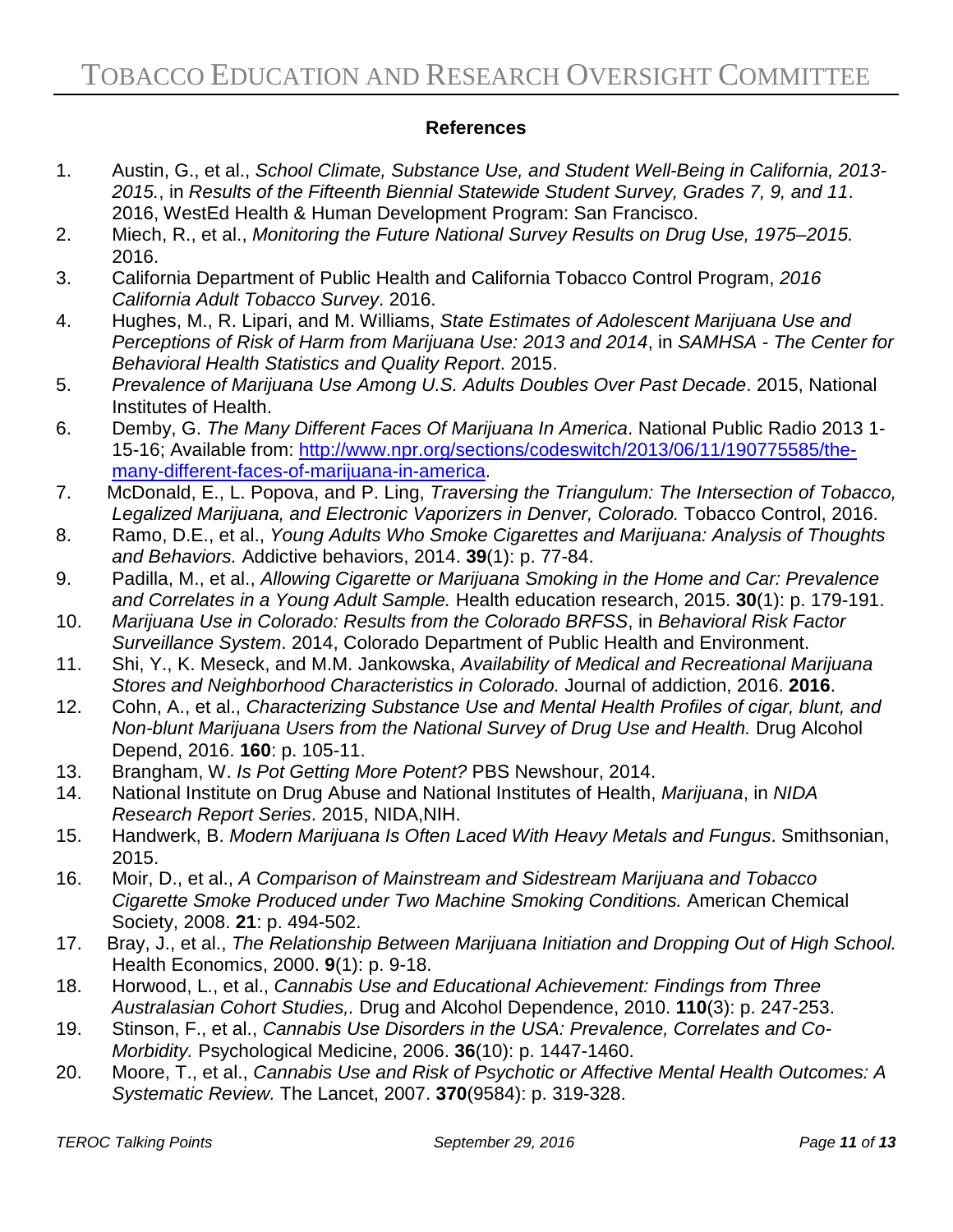- 21. Pedersen, W., *Does Cannabis Use Lead to Depression and Suicidal Behaviours? A Population*‐*Based Longitudinal Study.* Acta Psychiatrica Scandinavica, 2008. **118**(5): p. 395- 403.
- 22. Lev-Ran, S., et al., *The Association Between Cannabis Use and Depression: A Systematic Review and Meta-Analysis of Longitudinal Studies.* Psychological Medicine, 2014. **44**(04): p. 797-810.
- 23. Hoch, E., et al., *Risks Associated With the Non-Medicinal Use of Cannabis.* Dtsch Arztebl Int, 2015. **112**: p. 271-278.
- 24. Wang, X., et al., *One Minute of Marijuana Secondhand Smoke Exposure Substantially Impairs Vascular Endothelial Function.* J Am Heart Assoc, 2016(5).
- 25. Meier, M., et al., *Persistent Cannabis Users Show Neuropsychological Decline from Childhood to Midlife.* Proceedings of the National Academy of Sciences USA, 2012. **109**(40): p. E2657-64.
- 26. Hall, W., *What Has Research Over the Past Two Decades Revealed about the Adverse Health Effects of Recreational Cannabis Use?* Addiction, 2015. **110**(1): p. 19-35.
- 27. Rigucci, S., et al., *Effect of High-Potency Cannabis on Corpus Callosum Microstructure.* Psychol Med, 2015: p. 1-14.
- 28. Volkow, N., et al., *Adverse Health Effects of Marijuana Use.* New England Journal of Medicine, 2014. **370**(23): p. 2219-27.
- 29. Lopez-Quintero, C., et al., *Probability and Predictors of Transition from First Use to Dependence on Nicotine, Alcohol, Cannabis, and Cocaine: Results of the National Epidemiologic Survey on Alcohol and Related Conditions (NESARC).* Drug and Alcohol Dependence, 2011. **115**(1): p. 120-130.
- 30. Anthony, J., *The Epidemiology of Cannabis Dependence.* Cannabis Dependence: Its Nature, Consequences and Treatment, Cambridge University Press, Cambridge, UK, 2006: p. 58-105.
- 31. Hall, W. and R. Pacula, *Cannabis Use and Dependence: Public Health and Public Policy*. 2003: Cambridge University Press.
- 32. Patton, G., et al., *Reverse Gateways? Frequent Cannabis Use as a Predictor of Tobacco Initiation and Nicotine Dependence.* Addiction, 2005. **100**(10): p. 1518-1525.
- 33. Jackman, T. *Shatter, A Super-High-Potency Marijuana, Is Appearing on the East Coast*. The Washington Post, 2015.
- 34. *Guidance for State Medical Cannabis Testing Programs*. 2016, Association of Public Health Laboratories.
- 35. Loflin, M. and M. Earleywine, *A New Method of Cannabis Ingestion: The Dangers of Dabs?* Addictive Behaviors, 2014. **39**(10): p. 1430-1433.
- 36. Mehmedic, Z., et al., *Potency Trends of Delta 9-THC and Other Cannabinoids in Confiscated Cannabis Preparations from 1993 to 2008.* J Forensic Sci, 2010. **55**(5): p. 1209-17.
- 37. Morean, M., et al., *High School Students' Use of Electronic Cigarettes to Vaporize Cannabis.* Pediatrics, 2015. **136**(4): p. 611-6.
- 38. Schauer, G.L., et al., *Assessing the Overlap Between Tobacco and Marijuana: Trends in Patterns of Co-Use of Tobacco and Marijuana in Adults from 2003-2012.* Addictive Behaviors, 2015. **49**: p. 26-32.
- 39. Sangree, H., *Hash-oil Burns are Exploding Danger* in *The Sacramento Bee*. 2015.
- 40. Wang, G., et al. *Increase in Unintentional Pediatric Exposures in a Recreational Marijuana State*. in *Clinical Toxicology*. 2016. Taylor and Francis LTD 4 Park Square, Milton Park, Abingdon WX14 4RN, Oxon, England.
- 41. Compton, R.B., A, *Drug and Alcohol Crash Risk*. 2015, U.S. Department of Transportation.